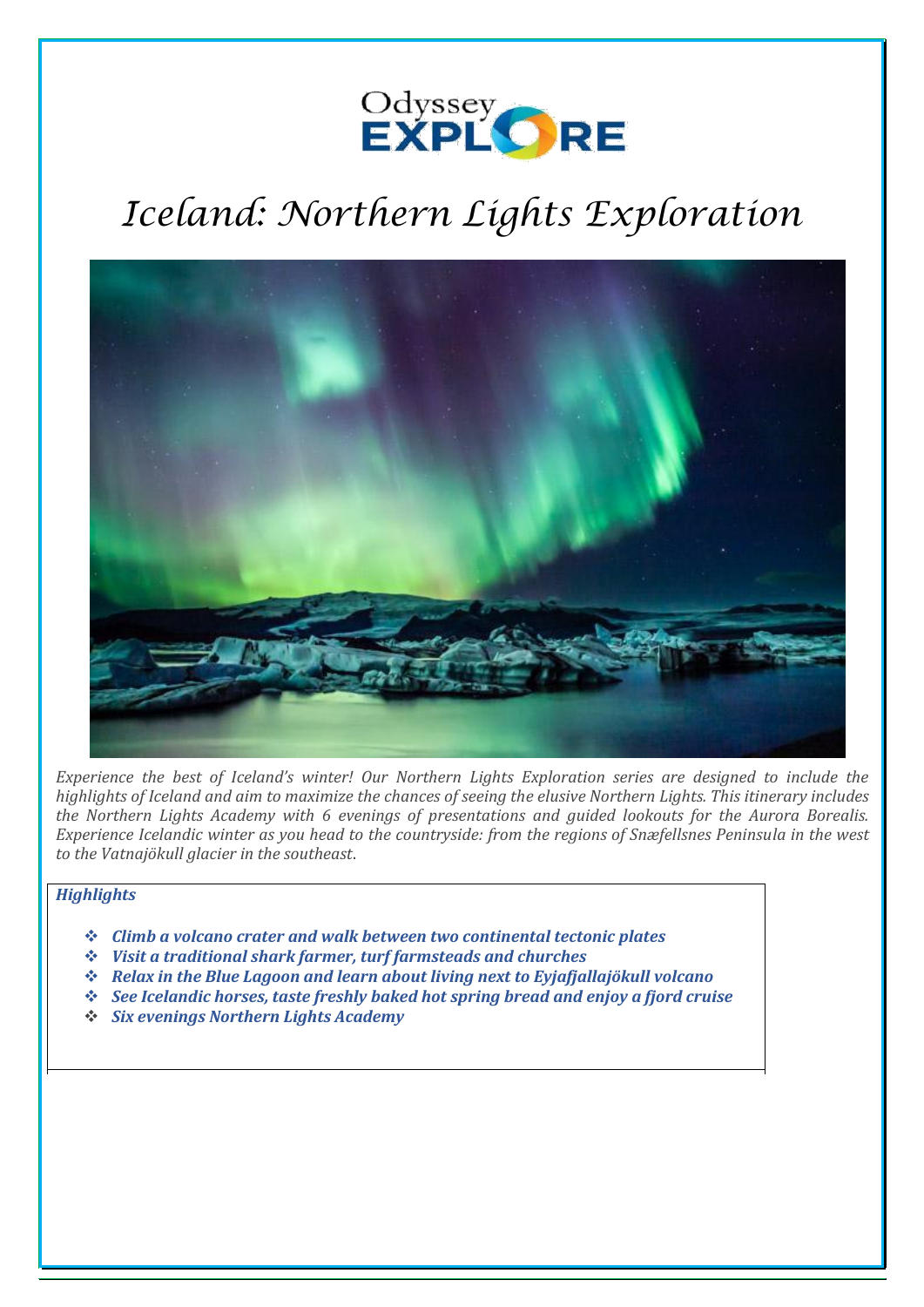**Day 1: Tuesday – Arrival - WELCOME to ICELAND** (50 km/31 mls)



Individual transfer by Flybus shuttle bus from Keflavik Airport to your accommodation in Reykjavík where you spend the night. This afternoon, at leisure explore Iceland's capital on your own.

Overnight inReykjavík.

**Day 2: Wednesday - REYKJAVIK CITY TOUR & BORGARFJÖRÐUR SAGA VALLEY** (245 km/152 mls)



At 09:00 meet your tour guide who shows the group the highlights of Iceland's exciting capital. Then we head west. Borgarfjörður is known as the Saga valley because of its many important historical events. We get a chance to climb the Grábrók volcano crater and get warmed at Deildartunguhver, Europe's most powerful hot spring which produces 180 liters per second of water that is nearly boiling - 97° Celsius. Hraunfossar is a series of waterfalls pouring from beneath a wide lava field. Barnafoss – the Children's falls, is nearby with its own tragic tale. We spend two nights in Borgarnes, West Iceland. The afternoon includes a lecture about Northern Lights.

After dinner, we step into the hotel garden in search of the Northern Lights followed by a hot cup of chocolate or tea.

**Day 3: Thursday - SNÆFELLSNES PENINSULA & FJORD CRUISE** (250 km/155 mls)



The Snæfellsnes Peninsula "the peninsula of the snowy mountain" juts out from Iceland's west coast, like a long arm with a clenched fist at its tip, and is in many ways a microcosm of the whole island. A rugged mountain chain runs its length. We travel to the charming fishing town of Stykkishólmur for a cruise in the Breiðafjörður fjord. After a light lunch a uniquely Icelandic "treat" awaits us at Bjarnarhöfn, where they make Hákarl - the fermented shark. Depending on road and weather condtions, we visit the fishing village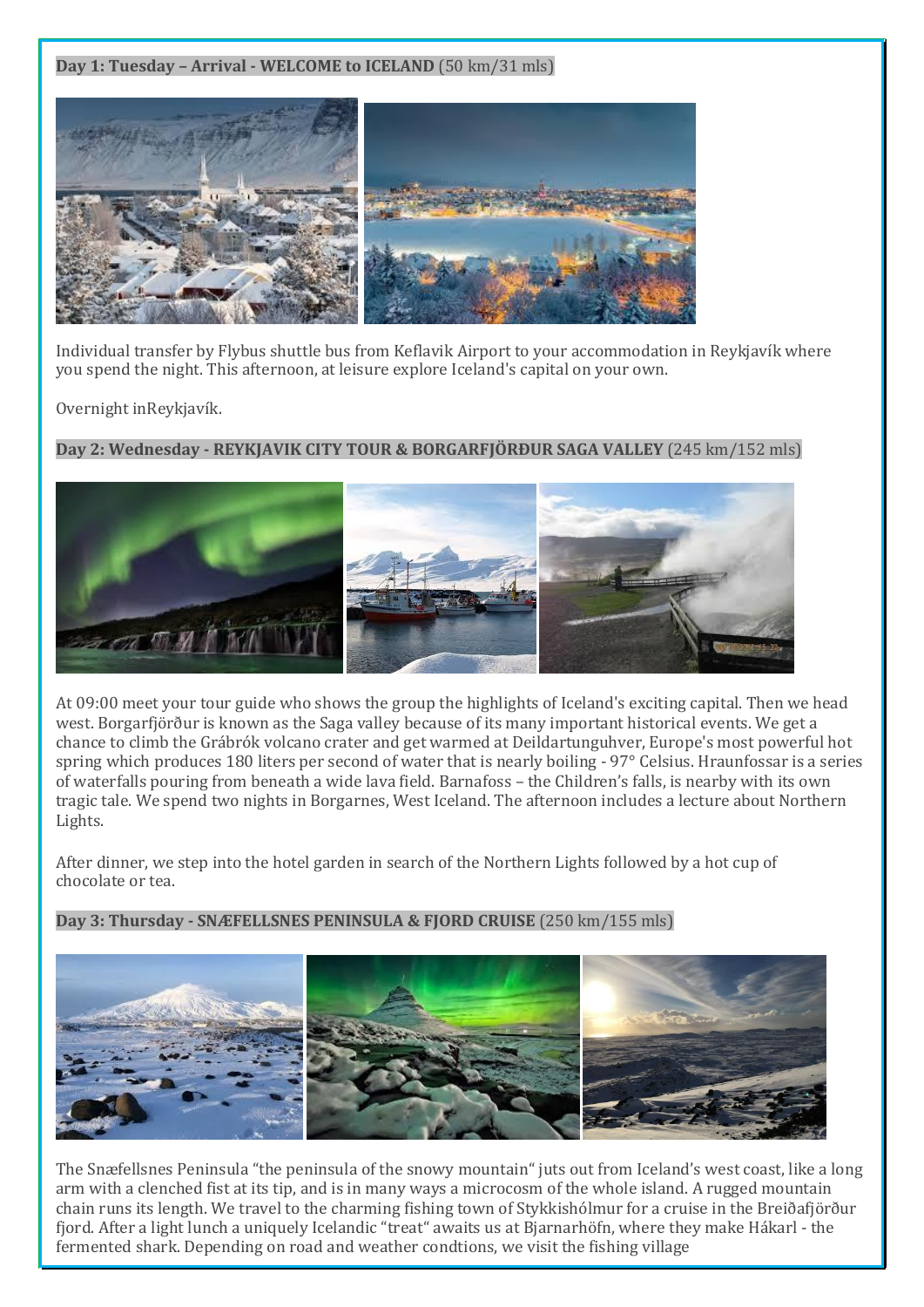of Grundarfjörður, a place with an impressive coastline and mountains, lakes and waterfalls behind the village. Jutting out into the bay rises one of the most photographed mountain in Iceland, Mt. Kirkjufell. On the way back to Borgarnes the guide gives you some practical tips of how to photograph the Auroras as part of the Northern Lights Academy program.

Naturally, once darkness falls, we are out in the hotel garden to chase the Northern Lights and to soak in the hotel's outdoor hot tubs.

# **Day 4: Friday - GOLDEN CIRCLE, GEOTHERMAL TASTE & ICELANDIC HORSES** (220 km/136 mls)



Today we travel along the Hvalfjörður fjord. The first stop is at an Icelandic wool outlet store, just to see what they do with all those sheep! We continue inland to Þingvellir National Park, a UNESCO World Heritage site. We travel the Golden Circle route and see steam rising from the Geysir geothermal fields as we arrive. There is a variety of hot springs and bubbling pools. The original geyser is now dormant but has been replaced by Strokkur "the Churn" which erupts at 5-10 minute intervals. The chef of the Restaurant Geysir invites you to taste freshly baked hot spring bread served with Icelandic butter, geothermally boiled eggs and herring. It is best served with a small glass of Geysir Schnapps, very cold – nearly freezing. On we travel to Gullfoss, a double waterfall that tumbles 34 meters into the Hvítá river and attracts tourists and travellers in summer and winter. In the afternoon, you learn about the Icelandic horse, its special qualities and history and visit a geothermal greenhouse, before we reach the accommodation in South Iceland.

Tonight, step into the darkness and search for the elusive Northern Lights, while best enjoyed from a comfortable hot tub in the garden of the hotel, amidst the peace and stillness of rural Iceland.

#### **Day 5: Saturday - NATURAL WONDERS OF SOUTH ICELAND & EYJAFJALLAJÖKULL VOLCANO** (220 km/136 mls)



Today we travel along the South coast. At the Eyjafjallajökull Information Center we learn about living next to a glacier and an active volcano. Further east we visit one of Iceland's finest folk museums. This museum contains an outstanding collection of farm and domestic artifacts from Iceland's past and several turf-built houses. Nearby is Skógafoss waterfall which is 60 meters high and one of the most impressive waterfalls in the country. In the afternoon we take a stroll on the black lava beach and along bird cliffs at Reynisfjara in South Iceland.

We spend 2 nights near Kirkjubæjarklaustur in the Vatnajökull National Park region, located in darkness and ideal for Northern Lights search.

**Day 6: Sunday - SKAFTAFELL NATIONAL PARK & VATNAJÖKULL GLACIER** (280 km/174 mls)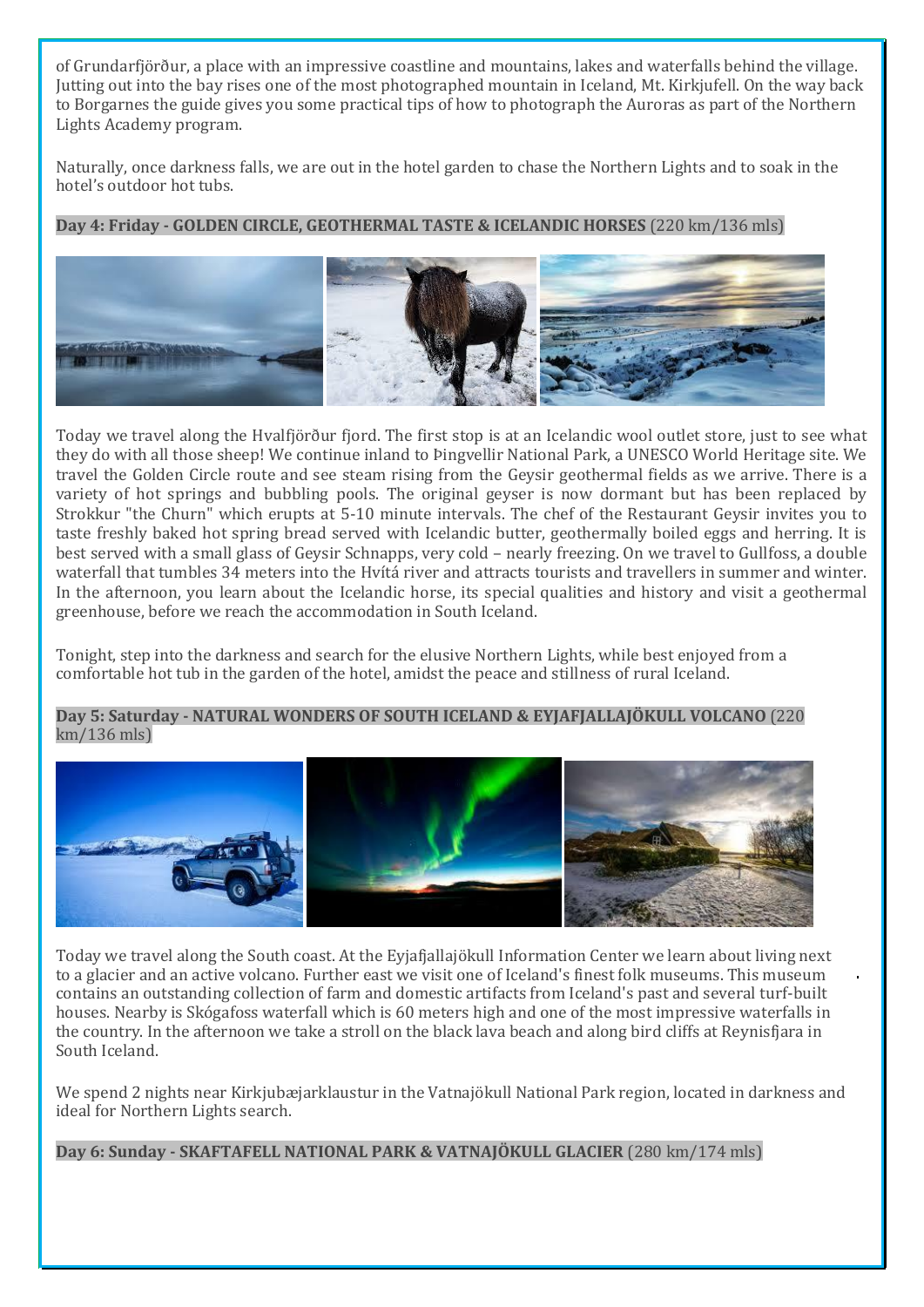

Today's program is all about glaciers, ice and icebergs. We travel to Jökulsárlón, a glacial lagoon filled with floating icebergs, and we explore the extraordinary site and might see seals swimming in arctic waters. You can walk on the black sandy beach where large icebergs get stranded. In the afternoon we visit the tiny turf church at Hof and spend time at Europe's largest national park, which has Iceland's highest mountains, an alpine environment, and Europe's largest glacier. In the evening enjoy a film presentation about the Northern Lights as part of the Northern Lights Academy program.

Be careful not to go to bed too soon in this remote and quiet location or you may just miss out one more chance of seeing the Northern Lights shimmering and dancing across the night sky.

# **New: Optional Ice Cave Tour offered between November 15th and March 15th**

Experience a spectacular crystal ice cave in Europe's largest glacier, Vatnajökull. It is like standing under a frozen blue ocean or in a frozen cathedral surrounded by millions of shades of blue. Deep under Iceland's massive Vatnajökull glacier, beautiful caves of ice are formed by rivers of melt water during the summer time. Too dangerous to visit in the spring and summer due to a threat of collapse, cold winter temperatures strengthen the ice and make exploration possible and safe to visit between November 15th and March 15th (subject to change). The tour takes about 2,5 hours in total - about 30-minute drive by 4x4 vehicle from the Jökulsárlón glacier lagoon and 5-15 minutes hike (one-way). You spend about one hour inside the ice cave. You need good hiking boots, warm clothing that keeps you dry from the dripping water in the ice cave. Minimum age is 10 years old. The ice cave tour can only be booked on day 2 of Northern Lights Exploration tour. You will have to fill in and sign an order form, once done a cancellation is not possible. Ice cave bookings have to be finalised with the guide by dinner time on day 2 of the tour. Bookings afterwards cannot be accommodated due to limited space.

The price is ISK 23.000 (about EUR 210) per person; subject to change. Payment is due with the ice cave tour operator on day 6 in Icelandic Krona – cash only! The ice cave explorers meet their local guide at the glacier lagoon at 14:00 and will be brought back to the hotel after the ice cave tour, while the rest of the group continues the official tour program. The ice cave explorers will miss out on some of the official tour programs, as there is no time for everything, but the stop and visit at the Jökulsárlón glacier lagoon are included for all group members.

# **Day 7: Monday - SOUTH SHORE, REYKJAVÍK & BLUE LAGOON** (370 km/230 mls)

.



From Kirkjubæjarklaustur we head across the Eldhraun lava field to the village of Vík, where we make a photo stop. The black lava beach with high bird cliffs and pounding waves is very impressive. Further west we reach the high but narrow Seljalandsfoss waterfall which plunges from the mountain. In the afternoon we return to Reykjavik and have about 2 hour leisure time to explore Iceland's capital on our own, visit museums, do some shopping or simply rest after all this touring.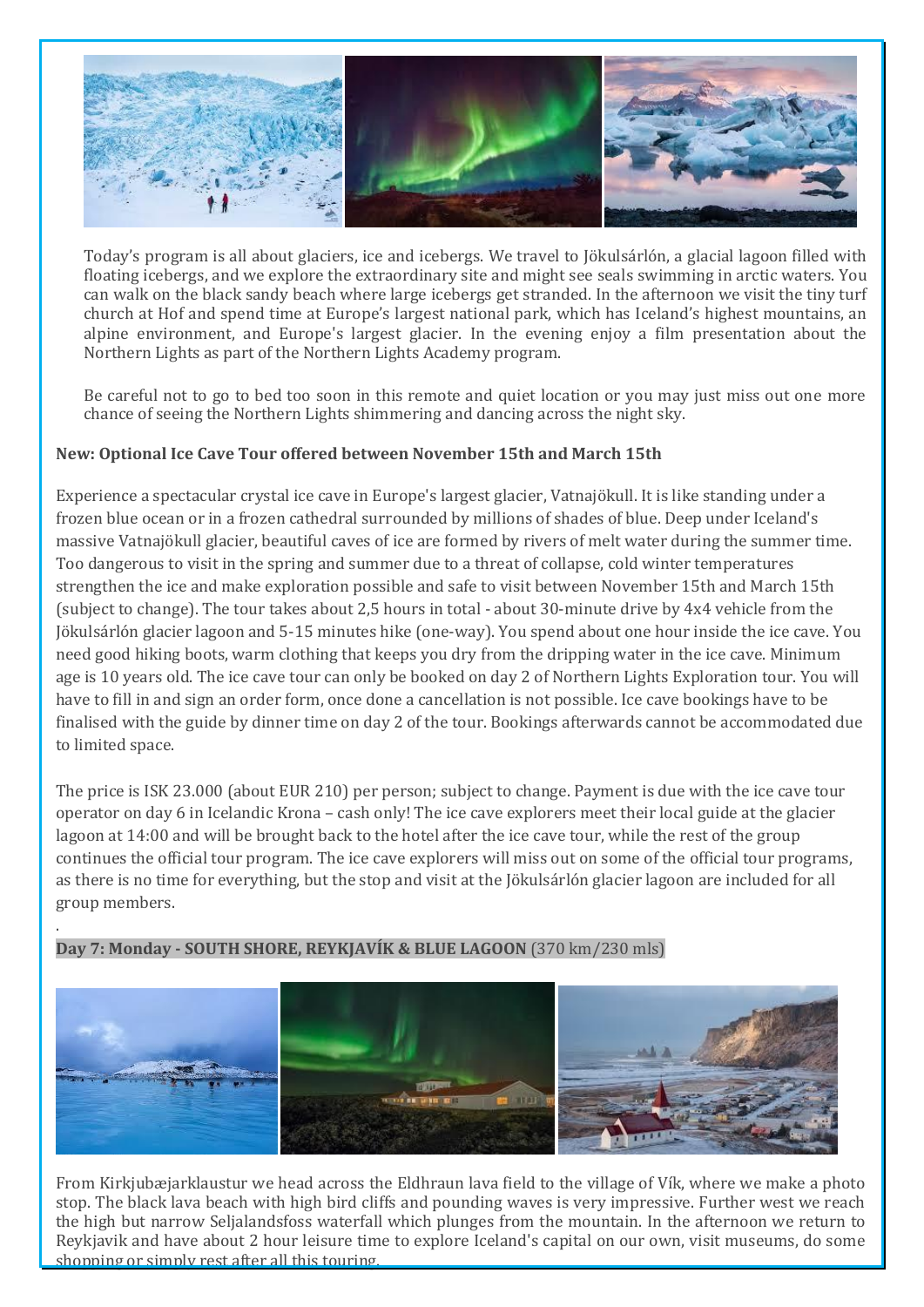In the evening we get to soak in the famous Blue Lagoon, followed by an Icelandic dinner at the Northern Light Inn Hotel and followed by one last nocturnal tour to seek more Northern Lights. Around midnight we reach Reykjavík for one last night.

#### **Day 8: Tuesday – Departure HOME** (50 km/31 mls)

Individual transfer by Flybus airport shuttle from your accommodation in Reykjavík to Keflavík Airport.

#### **\*\*\* Return home with wonderful memories \*\*\***

**Daily driving:** Total mileage without airport transfer is about 1.585 km (983 miles) which is an average of 265 km (164 miles) per day. You spend about 3,5 hours per day on the bus, depending on road conditions, traffic and daily distances. On some days the driving might be longer than on some other days.

**Price per person on a twin-sharing basis: EUR 2730 Single supplement**: **EUR 500**

**OPTIONAL COSTS FOR DINNERS TO BE PAID AT THE HOTELS:** Fixed 2-course dinners with fish, meat or vegetarian main courses are available at the hotels starting at ISK 6.000 (about EUR 45) per person per night. Note, that the country hotels do not offer a la carte meals and there are no other restaurants nearby. Paying for a 2-course dinner directly at the hotel is less expensive than to have it included in the tour package.

#### **Price inclusions**

- ➢ Arrival & departure airport transfer by FLYBUS Plus shuttle (no guide)
- ➢ Fully escorted 6-day bus tour with an English or German-speaking guide
- ➢ 7-nights accommodation in comfort tourist-class hotels including breakfast
- ➢ Fjord Cruise on Breiðafjörður fjord including light lunch
- $\triangleright$  Visit to traditional shark curing farm
- ➢ Hot spring Tasting with geothermally cooked bread and eggs
- ➢ Visit to Icelandic horse stables & geothermal greenhouse
- ➢ Visit Lava Exhibition Center
- ➢ Entrance fee to Skógar folk museum and turf houses
- $\triangleright$  Entrance with towel at Blue Lagoon
- ➢ Traditional Icelandic dinner at a local restaurant
- $\triangleright$  Northern Lights Academy program during 6 evenings with a combination of lectures, presentations, film, guided Northern Lights searches and midnight refreshments
- Use of winter & Northern Lights explorer equipment: simple non-slip snow & ice grippers spikes for shoes and a flash light that is helpful when walking in the dark and operating your photo camera at night

# **Price exclusions**

- $\triangleright$  Airfare to and from Reykyavik
- ➢ Meals and sightseeing not mentioned
- $\triangleright$  Visa for Iceland (schengen)
- ➢ Overseas Medical Insurance
- ➢ Items of a personal nature e.g. laundry, telephone calls
- ➢ Services of an Odyssey Tour escort
- ➢ Anything not specifically mentioned under "Price inclusions"

# **Please note**

- $\triangleright$  This is a small group journey for upto 16 people
- ➢ These tours will have a maximum of 16 people per group. If you would like a lower price, we also have tours that operate with a maximum of 45 people where the cost is lower. Please contact us should that be your preference.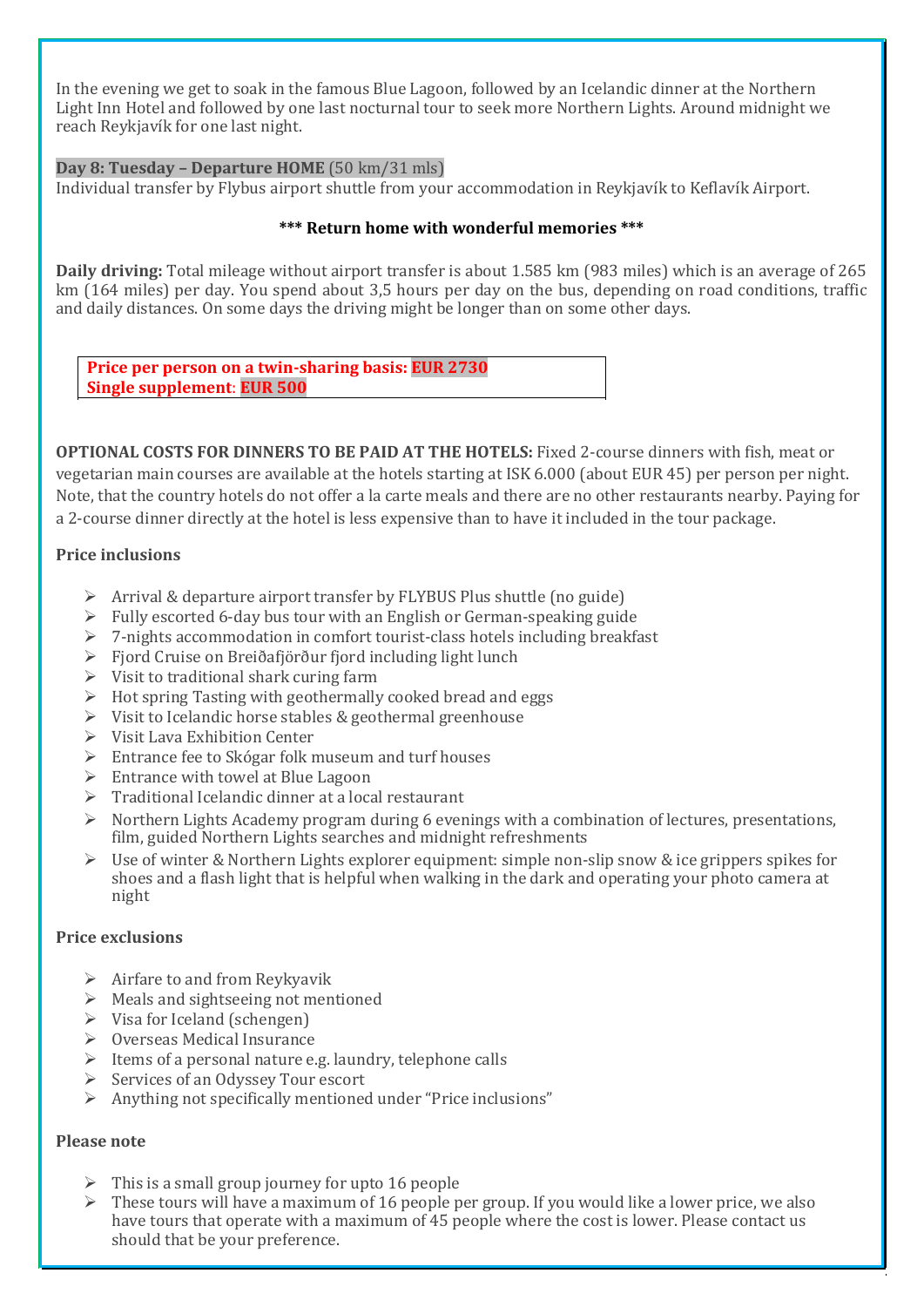- $\triangleright$  This is the only tour where there will be no escort from Odyssey; however there will be a local tour escort with you through the trip
- $\triangleright$  Fellow guests on this trip will be from all across the world.
- ➢ Itineraries may be subject to change at short notice during severe weather conditions and certain outdoor activities/day trips may be cancelled during the winter season in Iceland. In these rare cases, where situations of force majeure apply, excursions/activities cannot be refunded but the local guides will try their best to find reasonable alternatives where and whenever possible.
- ➢ There is limited day light, about 5-6 hours, for departures mid November to End of January. For your information the shortest day light in Iceland is on the 21st of December, about 4 hours.
- ➢ Standard check in at hotels is at 14h00 onwards. Where necessary we will request an early check-in however, this is not guaranteed. The same applies to check out, which is at 12h00.
- $\triangleright$  Rates subject to change without prior notice due to circumstances beyond our control e.g. fuel increases, rate of exchange fluctuations.
- $\triangleright$  Please note that your passport should be valid for more than 6 months beyond the date of travel and that you must have at least 2 blank pages on your passport.
- $\triangleright$  Please contact us if you would like to book pre-tour or post-tour accommodation in Reykyavik.
- $\triangleright$  Payment is to be made in INR only at the prevalent rate of exchange.

# **Map of Iceland**



**NORTHERN LIGHTS**: This program includes a special six night Northern Lights Academy – which means that during 6 evenings there is a combination of presentations, lectures, a film and guided searches for the Aurora Borealis – the Northern Lights. All countryside hotels in this program offer a Northern Lights wake up call for guests that register for that special service at the hotel reception. The Northern Lights Exploration series are designed to spend 6 evenings in the countryside to maximize the chances of seeing the elusive Northern Lights, still the tour is dependent on weather and therefore sightings are not guaranteed. The Northern Lights are in the northern hemisphere from September through April but are only visible when the sky is clear and free of clouds. Like many of natural wonders, the Northern Lights are ephemeral – they may be visible, they may appear for a bit and then be gone (it is not a TV show that you can just turn on and off). But it is worth the patience which is much required. Because they are a winter event, you need to be prepared to wait outside while looking for them. It is best to dress very warmly, in layers, with good footwear, gloves, hats and whatever else makes you comfortable while you await patiently this truly outstanding event. For the best photos we recommend using a tripod.

# **Dates of travel (Tuesday departures) – Choose from any of these dates**

5 – 12 November 2019 26 November – 5 December 2019 7 -14 January 2020 21 -28 January 2020 4 – 11 February 2020 18 – 25 February 2020 3 – 10 March 2020 17 – 24 March 2020 24- 31 March 2020 31 – 7 April March 2020